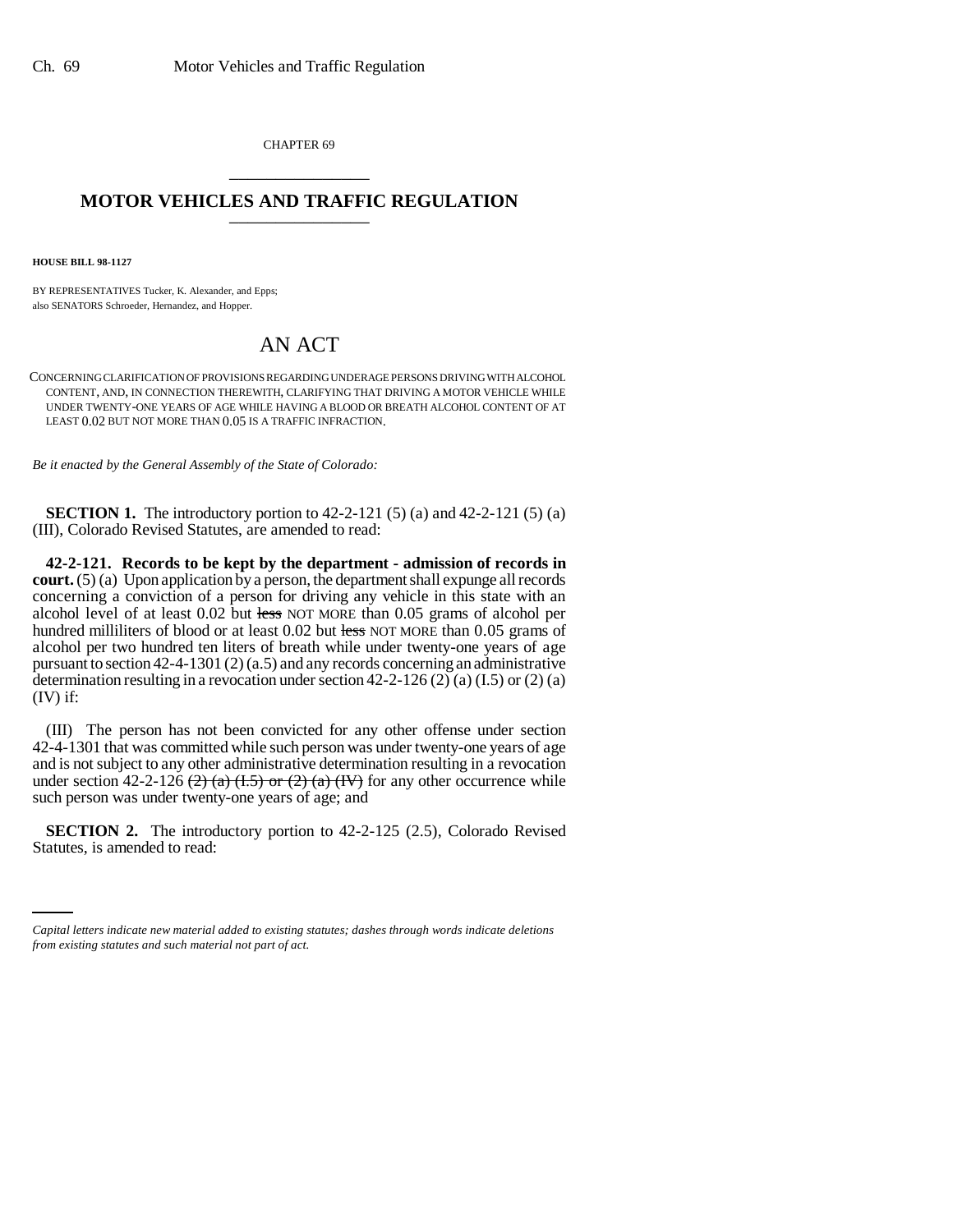**42-2-125. Mandatory revocation of license and permit.** (2.5) The period of revocation under paragraph  $(g.5)$  of subsection (1) of this section for a person who is less than twenty-one years of age at the time of the offense and who is convicted of driving with an alcohol content of at least 0.02 but less NOT MORE than 0.05 under section 42-4-1301 (2) (a.5) is as follows:

**SECTION 3.** 42-2-126 (6) (b) (IX) (A), Colorado Revised Statutes, is amended to read:

**42-2-126. Revocation of license based on administrative determination.** (6) (b) (IX) (A) A person whose license is revoked for a first offense under subparagraph (I.5) or  $\overline{(IV)}$  of paragraph (a) of subsection (2) of this section AND WHOSE BLOOD ALCOHOL CONTENT WAS NOT MORE THAN 0.05 GRAMS OF ALCOHOL PER ONE HUNDRED MILLILITERS OF BLOOD OR NOT MORE THAN 0.05 GRAMS OF ALCOHOL PER TWO HUNDRED TEN LITERS OF BREATH may request that, in lieu of the three-month revocation, the person's license be revoked for a period of not less than thirty days, to be followed by a suspension period of such length that the total period of revocation and suspension equals three months. If the hearing officer approves such request, the hearing officer may grant such person a probationary license that may be used only for the reasons provided in section 42-2-127 (14) (a).

**SECTION 4.** 42-2-127 (5) (b) (IV), Colorado Revised Statutes, is amended to read:

**42-2-127. Authority to suspend license - to deny license - type of conviction - points.** (5) Point system schedule: **Type of conviction Points** 

(b) (IV) For a person under twenty-one years of age, driving with an alcohol content of at least  $0.02$  but less NOT MORE than 0.05 pursuant to section 42-4-1301 (2) (a.5) . . . . . . . . . . . . . . . . . . . . . . . . . . . . . . . . . . . . . . . . . . . . . . . . . . . . . . . 4

**SECTION 5.** 42-2-403 (2) (d) (II), Colorado Revised Statutes, is amended to read:

**42-2-403. Department authority - rules and regulations - federal requirements.** (2) (d) The department may not consider the following with regard to an application from a person for a commercial driver's license:

(II) A license revocation imposed under section 42-2-126 (2) (a) (I.5) if the person was under twenty-one years of age at the time of the offense and such person drove a motor vehicle while such person's blood alcohol content was at least 0.02 but less NOT MORE than 0.05 grams of alcohol per one hundred milliliters of blood or at least 0.02 but less NOT MORE than 0.05 grams of alcohol per two hundred ten liters of breath; or

**SECTION 6.** 42-4-1301 (2) (a.5), (9) (a), and (9) (b) (III), Colorado Revised Statutes, are amended to read:

**42-4-1301. Driving under the influence - driving while impaired - driving with excessive alcoholic content - tests - penalties - useful public service**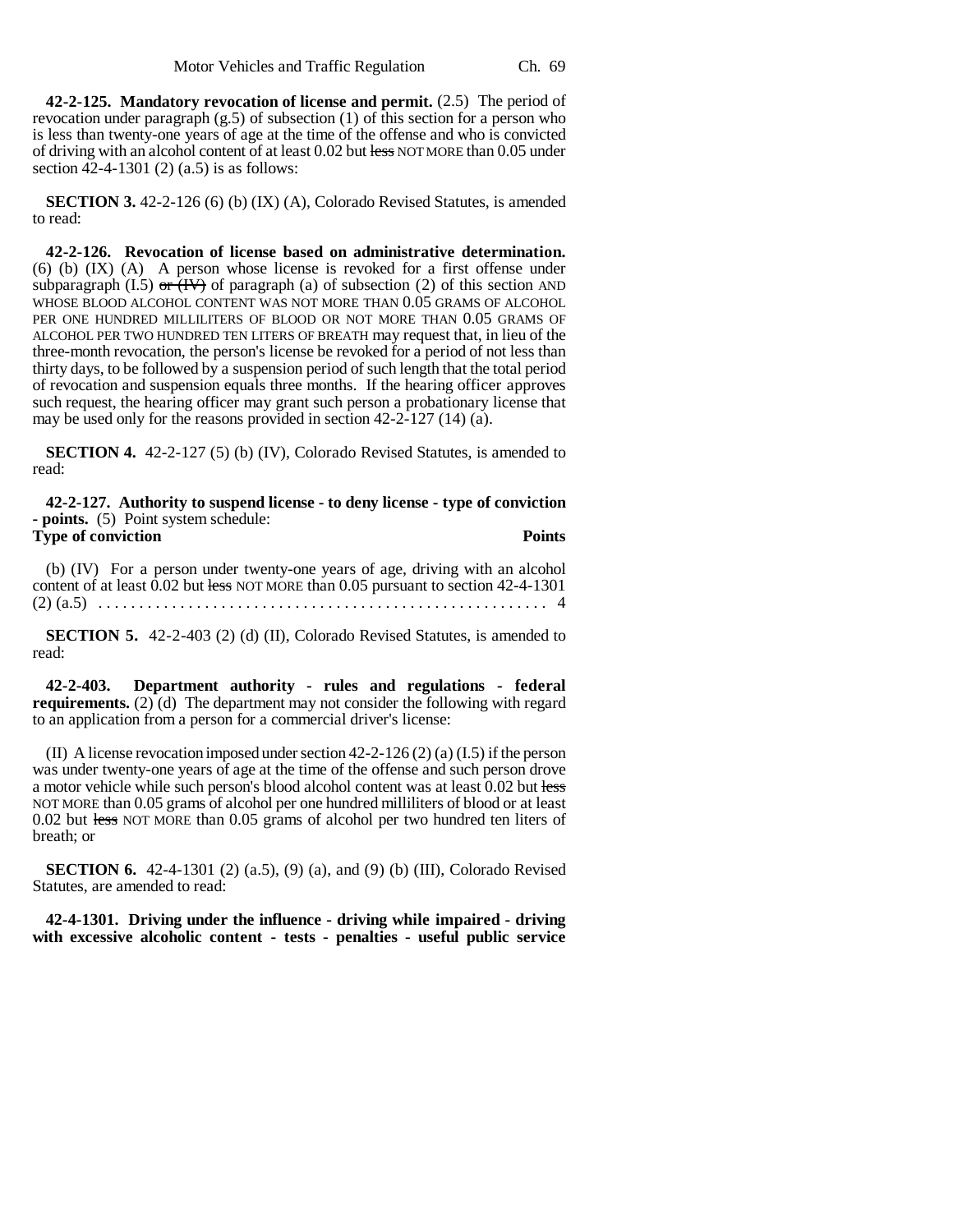**program - alcohol and drug driving safety program.** (2) (a.5) It is a class A traffic infraction for any person under twenty-one years of age to drive any vehicle in this state when the amount of alcohol, as shown by analysis of the person's blood or breath, in such person's blood is at least  $0.02$  but less NOT MORE than  $0.05$  grams of alcohol per one hundred milliliters of blood or at least 0.02 but less NOT MORE than 0.05 grams of alcohol per two hundred ten liters of breath at the time of driving or within two hours after driving.

(9) (a) (I) Every person who is convicted of a violation of paragraph (a) or (c) of subsection (1) or PARAGRAPH (a) OF subsection (2) of this section shall be punished by imprisonment in the county jail for not less than five days nor more than one year, and, in addition, the court may impose a fine of not less than three hundred dollars nor more than one thousand dollars. Except as provided in subparagraph (II) of paragraph (f) of this subsection (9), the minimum period of imprisonment provided for such violation shall be mandatory. In addition to any other penalty which THAT is imposed, every person who is convicted of a violation to which this subparagraph (I) applies shall perform not less than forty-eight hours nor more than ninety-six hours of useful public service. The performance of the minimum period of service shall be mandatory, and the court shall have no discretion to suspend the mandatory minimum period of performance of such service.

(II) Upon a conviction of a violation of paragraph (a) or (c) of subsection (1) or PARAGRAPH (a) OF subsection (2) of this section, which violation occurred within five years of AFTER the date of a previous violation, for which there has been a conviction, of paragraph (a) or (c) of subsection (1) or PARAGRAPH (a) OF subsection (2) of this section, or of section 18-3-106 (1) (b) (I) or 18-3-205 (1) (b) (I), C.R.S., the offender shall be punished by imprisonment in the county jail for not less than ninety days nor more than one year, and, in addition, the court may impose a fine of not less than five hundred dollars nor more than one thousand five hundred dollars. The minimum period of imprisonment as provided for such violation shall be mandatory, but the court may suspend up to eighty-three days of the period of imprisonment if the offender complies with the provisions of subparagraph  $(I)$  of paragraph  $(f)$  of this subsection  $(9)$ . In addition to any other penalty which THAT is imposed, every person who is convicted of a violation to which this subparagraph (II) applies shall perform not less than sixty hours nor more than one hundred twenty hours of useful public service. The performance of the minimum period of service shall be mandatory, and the court shall have no discretion to suspend the mandatory minimum period of performance of such service.

(III) Upon conviction of a violation of paragraph (a) or (c) of subsection (1) or PARAGRAPH (a) OF subsection (2) of this section, which violation occurred within five years of AFTER the date of a previous violation, for which there has been a conviction, of paragraph (b) of subsection (1) of this section, the offender shall be punished by imprisonment in the county jail for not less than seventy days nor more than one year, and, in addition, the court may impose a fine of not less than four hundred fifty dollars nor more than one thousand five hundred dollars. The minimum period of imprisonment as provided for such violation shall be mandatory, but the court may suspend up to sixty-three days of the period of imprisonment if the offender complies with the provisions of subparagraph  $(I)$  of paragraph  $(f)$  of this subsection  $(9)$ . In addition to any other penalty which THAT is imposed, every person who is convicted of a violation to which this subparagraph (III) applies shall perform not less than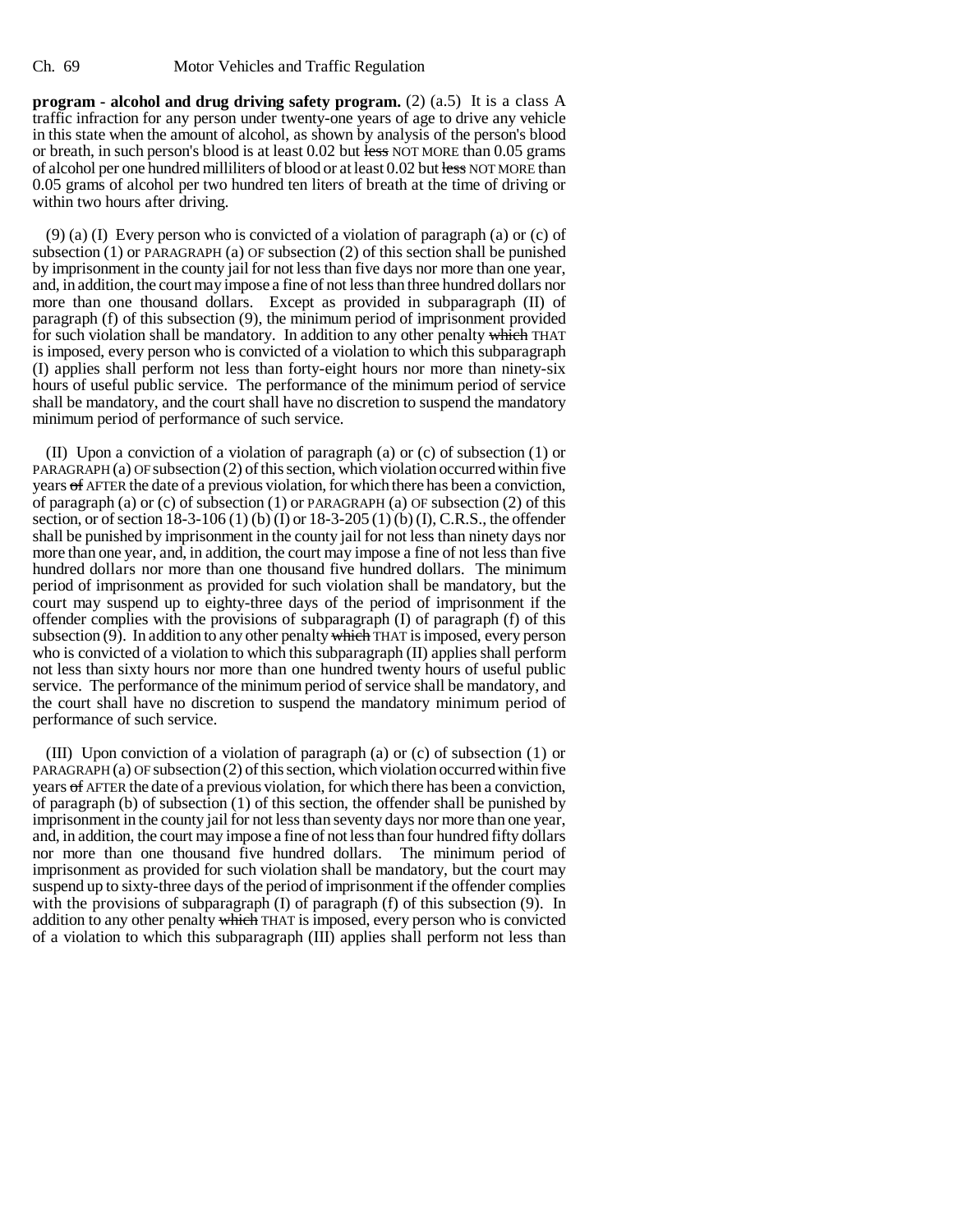fifty-six hours nor more than one hundred twelve hours of useful public service. The performance of the minimum period of service shall be mandatory, and the court shall have no discretion to suspend the mandatory minimum period of performance of such service.

(b) (III) Upon conviction of a violation of paragraph (b) of subsection (1) of this section, which violation occurred within five years of AFTER the date of a previous violation, for which there has been a conviction, of paragraph (a) or (c) of subsection  $(1)$  or PARAGRAPH  $(a)$  OF subsection  $(2)$  of this section, or of section 18-3-106  $(1)$   $(b)$ (I) or 18-3-205 (1) (b) (I), C.R.S., the offender shall be punished by imprisonment in the county jail for not less than sixty days nor more than one year, and, in addition, the court may impose a fine of not less than four hundred dollars nor more than one thousand two hundred dollars. The minimum period of imprisonment as provided for such violation shall be mandatory, but the court may suspend up to fifty-four days of the period of imprisonment if the offender complies with the provisions of subparagraph (I) of paragraph (f) of this subsection  $(9)$ . In addition to any other penalty which THAT is imposed, every person who is convicted of a violation to which this subparagraph (III) applies shall perform not less than fifty-two hours nor more than one hundred four hours of useful public service. The performance of the minimum period of service shall be mandatory, and the court shall have no discretion to suspend the mandatory minimum period of performance of such service.

**SECTION 7.** The introductory portion to 42-4-1715 (1) (b) (I), Colorado Revised Statutes, is amended to read:

**42-4-1715. Convictions, judgments, and charges recorded - public inspection.** (1) (b) (I) Upon application by a person, the court shall expunge all records concerning a conviction of the person for driving any vehicle in this state with an alcohol level of at least 0.02 but less NOT MORE than 0.05 grams of alcohol per hundred milliliters of blood or at least 0.02 but less NOT MORE than 0.05 grams of alcohol per two hundred ten liters of breath while under twenty-one years of age pursuant to section  $42-4-1301$  (2) (a.5) if:

**SECTION 8.** 42-7-408 (1) (c) (II), Colorado Revised Statutes, is amended to read:

**42-7-408. Proof of financial responsibility - methods of giving proof duration - exception - repeal.** (1) (c) Notwithstanding the three-year requirement in paragraph  $(b)$  of this subsection  $(1)$ :

(II) If an insured has been found guilty of a second or subsequent offense of driving with an alcohol content of at least 0.02 but less NOT MORE than 0.05 while under twenty-one years of age under section 42-4-1301 (2) (a.5) or if the insured's driver's license has been revoked because of a second or subsequent offense pursuant to section 42-2-126 (2) (a) (I.5) or (2) (a) (IV), proof of financial responsibility for the future shall be required to be maintained only for as long as the insured's driving privilege is ordered to be under restraint. The time period for maintaining the future proof of liability insurance shall begin at the time the driver reinstates his or her driving privilege.